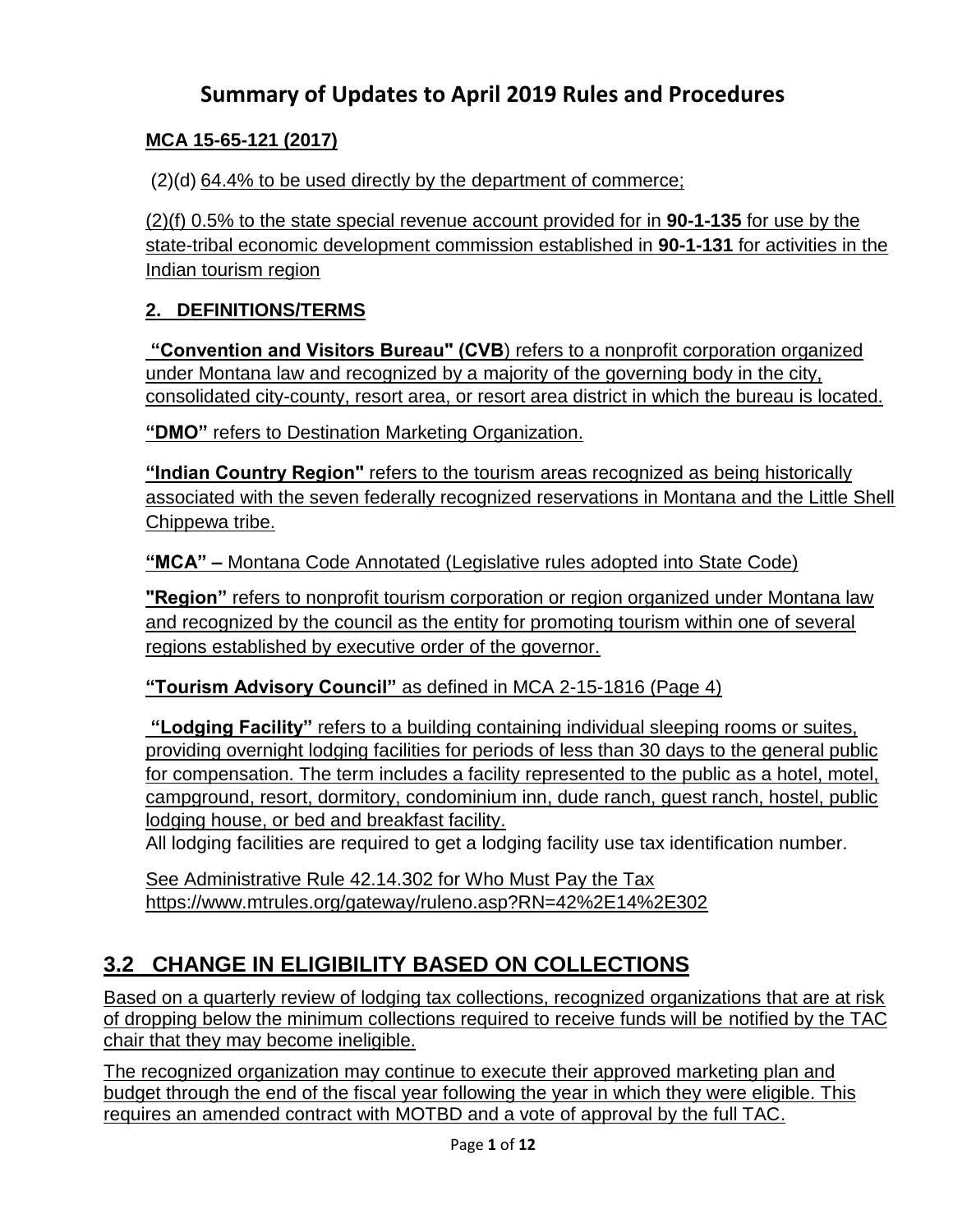After one calendar year of failing to meet the minimum required collections, an organization will no longer receive funding. Notification of ineligibility will be provided by the TAC chair and MOTBD. Statute specifies that those funds must be allocated to the regional nonprofit tourism corporation in the region in which the city, consolidated city-county, resort area, or resort area district is located.

After meeting the minimum annual threshold of collections for one calendar year hence, the organization may re-apply for eligibility. Funds may not be disbursed until that entity has submitted an annual marketing plan to the council and that plan has been approved by the council.

# **5.1 MARKETING PLANDEVELOPMENT**

The annual marketing plan and budget shall arrive at the Department at least four weeks prior to the scheduled June Council meeting using the forms provided by the State.

# **5.2 KEYDATES**

The annual marketing plan and budget shall arrive at the Department at least four weeks prior to the scheduled June Council meeting using the forms provided by the State.

Organizations shall submit a quarterly report on forms provided to organizations during the months of July, October, January, and April. Reports shall be submitted within 20 calendar days.

All method evaluation information for the corresponding fiscal year should be reported for each marketing segment and method no later than January 1 of the next fiscal year unless the organization requests an extension in writing from the Department.

# **5.3 MARKETING PLAN REQUIREDDOCUMENTS**

These documents must be signed by the authorized representatives and submitted with the annual marketing plan.

- 1. Applicant's Certificate of Compliance
- 2. Application for Lodging Tax Revenue
- 3. Pledge of Understanding and Compliance & Signature to Submit

Additions or changes to marketing segments and methods may be submitted under the signature of the executive director of a regional tourism or CVB organization if authorized annually to do so in writing by the president. This authorization is to be submitted with the annual marketing plan.

# **5.5 BUDGET OVERVIEW**

1. Using the online application, provide a budget overview which includes the amount for each marketing segment and respective marketing method. (see Section 7.3 – Eligible Marketing Expenditures) Include administration in total budget. (see Section 7.5 – Allowable Administrative Expenses)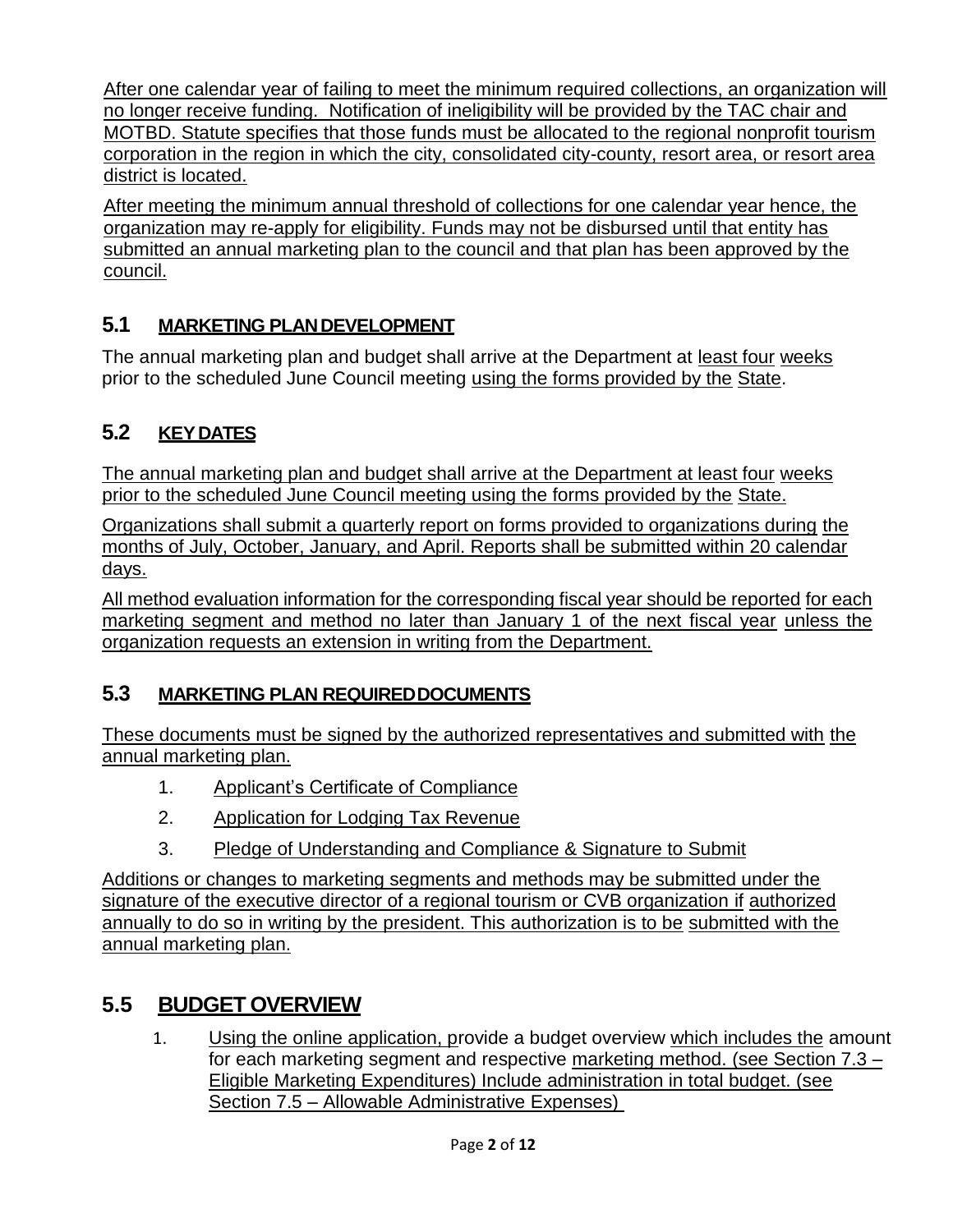- 2. For the online application and marketing plan presentation in June, create one pie chart illustrating what percentage of your budget is being used in each marketing segment.
- 3. Increases in the overall budget and additional marketing methods must be approved by the TAC Marketing Committee on behalf of the full council prior to any expenditure. Approved budget increases by the Marketing Committee will be reported to the full Council at the next scheduled meeting.
- 4. Moving approved budget amounts between line items is allowed.
- 5. See Section 10 Fund Management & Fiscal Responsibilities for more detail and quarterly financial reporting requirements.

# **6. MARKETING SEGMENTS, STRATEGY, METHODS, BUDGETS, AND EVALUATION**

All Marketing Methods Used Shall:

- o Use the applicable online marketing plan tool.
- o At a minimum, adhere to the requirements found in Appendix C. If it is an entirely new method, the council may set requirements.
- o Support the marketing plan. Approval may be denied by the Council if it is not perceived to do so.
- o Be approved by the Council prior to the expenditure of lodging tax funds.

# **Marketing Segment**

- Consumer Leisure
- Publicity
- Groups/Meetings & Conventions
- Events
- Film
- Marketing Support

### **Strategy and marketing methods**

### **See Appendix C for examples and requirements**

- Narrative describing your strategy.
- Describe supporting research/statistics to the extent it's available.
- How do you plan to measure success? (Include baseline information if applicable.)
- Methods used to implement strategy.
- Provide a brief rationale and estimated budget for each method used.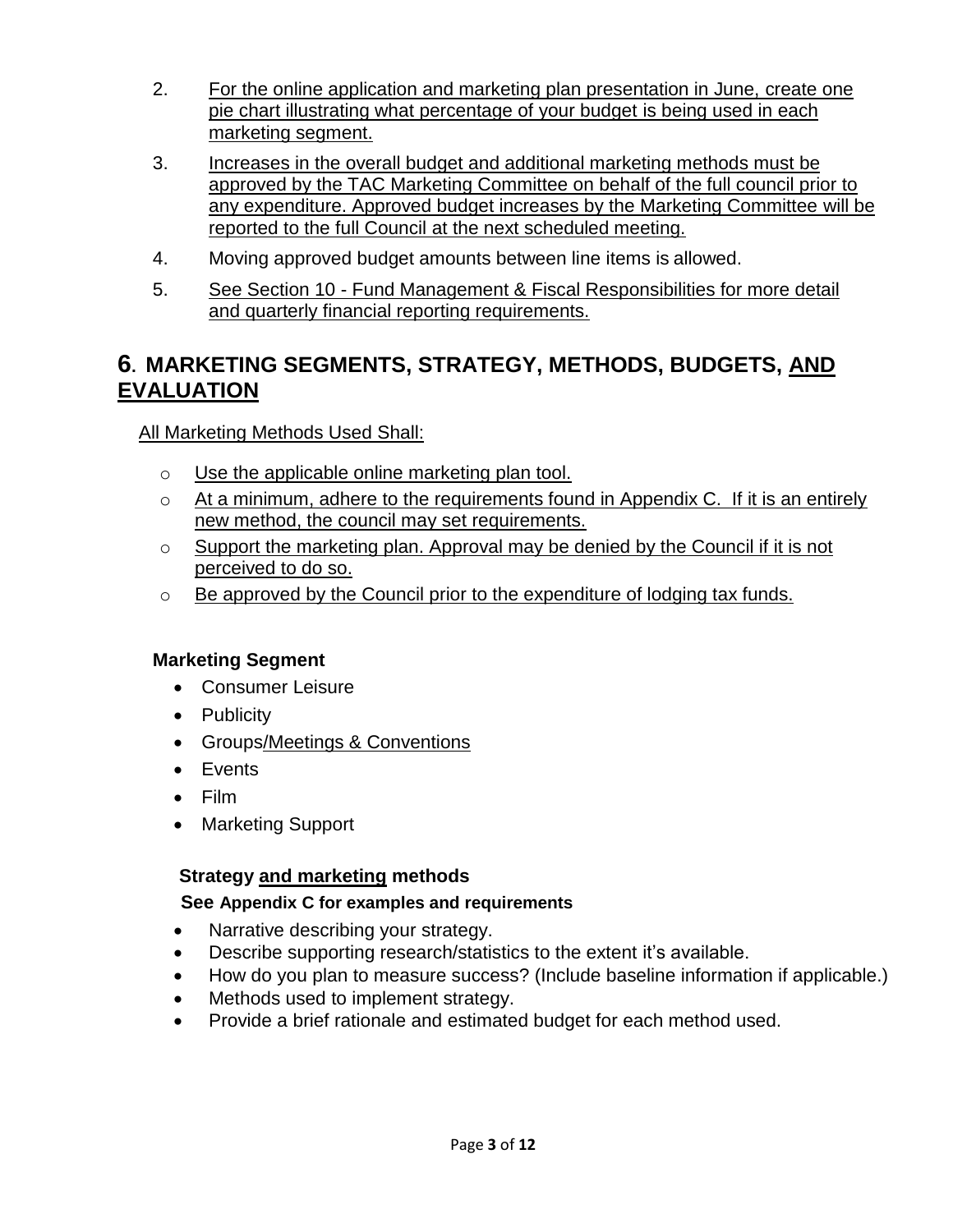### **Marketing Method Evaluation**

An updated budget comparing budget amounts versus actual expenditures for each marketing segment and method.

# **6.3 BUDGET**

For each marketing method used provide the amount budgeted using bed tax funds and amount budgeted using non-bed tax funds. Including the amount of non-bed tax budgeted funding is optional.

# **6.4 MARKETING METHODEVALUATION**

- 1. Did you meet your objective was your strategy successful?Yes/No Explain (Refer to Appendix B).
- 2. An updated budget comparing estimated budget amounts versusactual expenditures for each marketing segment and method.
- 3. An update of the pie chart illustrating what percentage of your budget was used in each marketing segment.
- 4. Any additional requirements requested by the Council or Department in writing shall be met by the organization.

# **7.3 ELIGIBLE MARKETING EXPENDITURES**

- 1. Webpage/website development including hosting fees.
- 2. Domestic and international advertising campaigns including but not limited to print, digital, broadcast, out-of-home and social media.
- 3. Marketing plan development including strategic planning and brand development. Strategic planning is a systematic process of envisioninga desired future and translating this vision into broadly defined goals or objectives and a sequence of steps to achieve them.
- 4. Market research, which may include conversion studies and focus groups; industry experts; outreach and educational entities such as Voices of Montana Tourism.
- 5. Content Development including and not limited to Film/video writtenand digital content and related promotion.
- 6. Direct mail and digital promotion campaigns including developmentand distribution costs.
- 7. Public Relations and earned media.
- 8. Publicity and marketing personnel costs can include gross wages for hours worked, paid time off, and employer state and federal taxes.
- 9. Familiarization Tours commonly known as FAM Trips are trips organized by travel providers (can be a Tour Operator, an Airline, aHotel Chain, a Tourism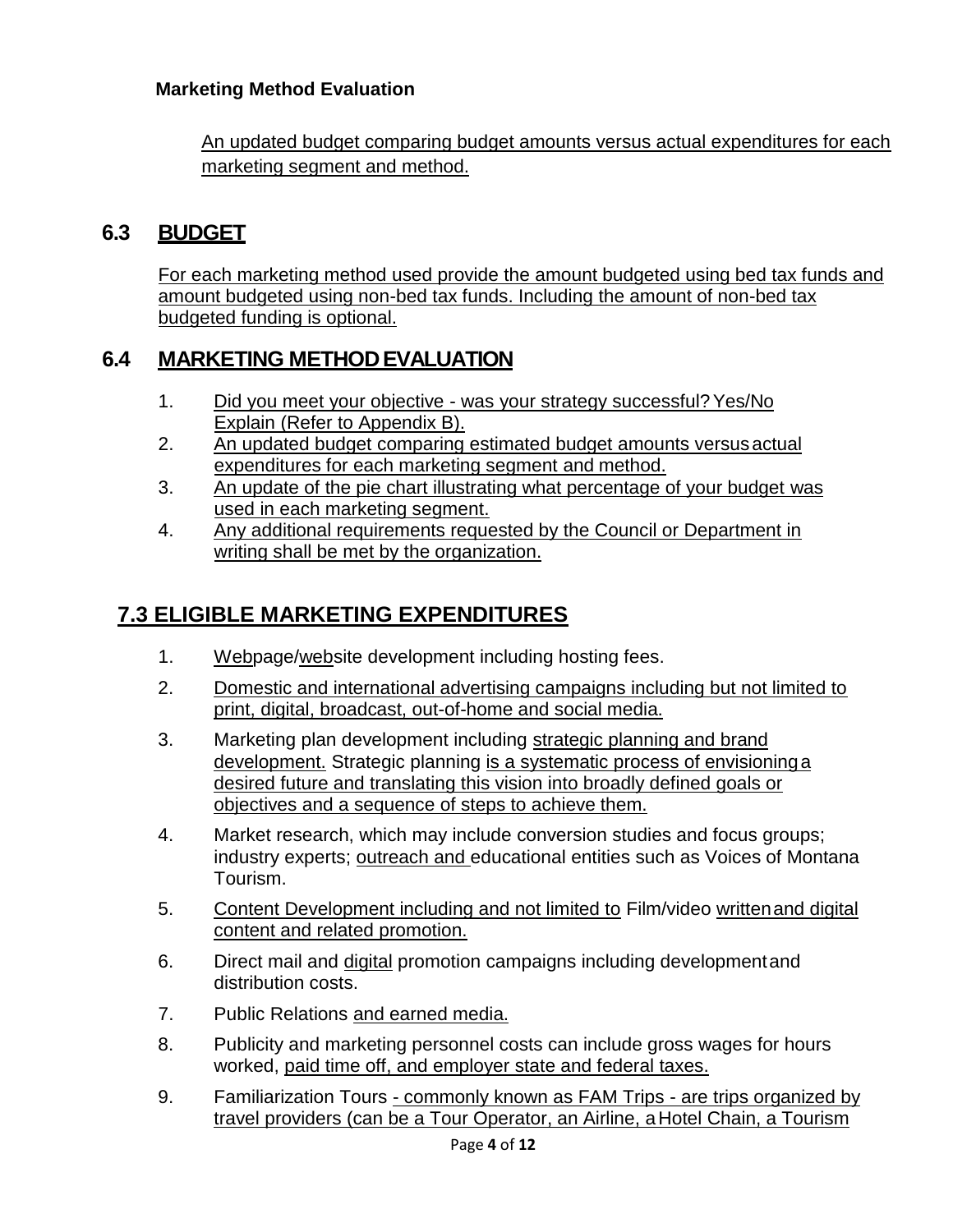Board or other DMOs representing a Destination, etc.) with the purpose of educating about their products & services and promoting them.

- 10. Consumer travel or travel trade shows including promotional items.
- 11. Marketing display.
- 12. Solicitation to businesses or groups for conventions, events andmeetings in Montana.
- 13. Convention and/or event subsidies.
- 14. Special events promotion.
- 15. Visitor information center (VIC) staffing including gross wages for hours worked, paid time off, and employer state and federal taxes. State liability insurance for volunteers. Signage.
- 16. State sponsored VIC staff training. DMO approved customer service training.
- 17. Computers, software and audio-visual equipment required for implementation of a marketing method.
- 25. Membership for Destination International or similar destination marketing industry recognized programs.

### **7.5 ALLOWABLE ADMINISTRATIVEEXPENSES**

- 3. Employer paid benefits including bonuses, health care, 401k, saving plans,
- 25. VIC seasonal enhancements/beautification such as planter boxes.

# **9. BIDDING AND REQUEST FOR PROPOSAL (RFP) PROCESSES**

**9.1SMALL PURCHASES GOODS AND SERVICES \$0 - \$5,000**

No competitive selection required and sole source without justification is appropriate, although a program may want to try and get some quotes in order to get the best price and product The Total Contract value cannot exceed \$5,000

| 9.2 LIMITED SOLICITATIONS | <b>Services</b> | \$5,001 - \$25,000 |
|---------------------------|-----------------|--------------------|
|                           | Goods           | \$5,001 - \$50,000 |

Limited solicitation required – minimum of 3 written bids or responses. See Region/CVB Resource Page for example

### **9.3FORMAL COMPETITION (RFP) Services over \$25,000**

Organizations, which annually pay costs for individual services of more than \$25,000, are required to select an agency or individual by a request for proposal (RFP) or bid process.

### **9.4GOODS PURCHASED OVER \$50,000**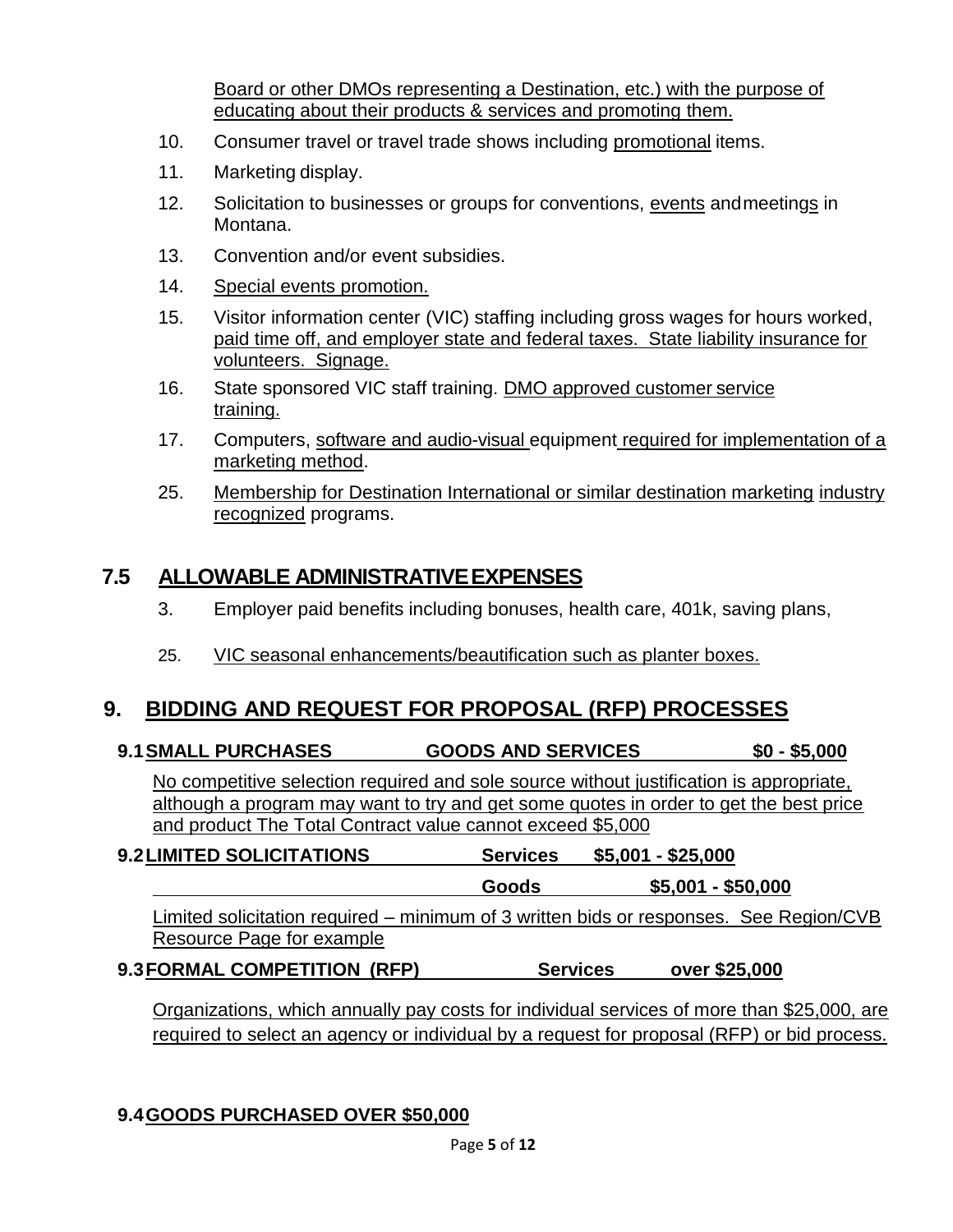Goods purchased over \$50,000 must follow the bidding process and receive full TAC approval prior to expending any funds.

### **10.FUND MANAGEMENT & FISCAL RESPONSIBILITES**

#### **10.1 DISBURSEMENT OF FUNDS**

Funds are released only for the total amount of Council-approved marketing segments and methods. All available funds not committed to approved marketing segments or methods are held at the Department for the organization until the funds are allocated to marketing segments or methods.

Funds are disbursed quarterly to all eligible organizations who have a Council approved annual marketing plan and budget. and are based upon approved budget and available new revenue collected.

#### **10.2 BUDGET/FINANCIAL REGULATIONS**

#### **10.2.1 GENERAL**

Organizations shall retain at the organization office all original receipts and invoices related to approved marketing segments and methods (as required in the annual contract). Expenditures, which cannot be substantiated by receipts, with the exception of per diem, are subject to repayment by the organization.

#### **10.2.4 BUDGET INCREASES**

Upon notification of increased revenue, organizations may increase the current approved budget not to exceed the allowable percentages outlined in the allowable Administrative, Opportunity and Cooperative Marketing methods. A review and a recommended action will be given by the Marketing Committee on behalf of the Council. Approved budget increases by the Marketing Committee will be reported to the full Council at the next scheduled meeting.

### **11.7 AUDIT**

5. Review of supporting information for Limited Solicitation for Bids and RFPs to verify adherence to Regulations.

### **12. BOOKKEEPING REGULATIONS**

6. Provide itemized receipts for expenses. In rare cases such as baggage fees and fuel charges, the itemized charge on the credit card statement is considered a sufficient invoice for reimbursement. It shall list the company name, amount, and the services provided. Original hotel receipts are required. Up to the state allowable of \$24.99 in un-receipted expenses is allowable per day -- for example cab/taxi fare, set up assistance costs, tipping for food and beverage, housekeeping, baggage handling and guides -- if it's under the state allowable in un-receipted expenses a receipt is not needed; over the state allowable in un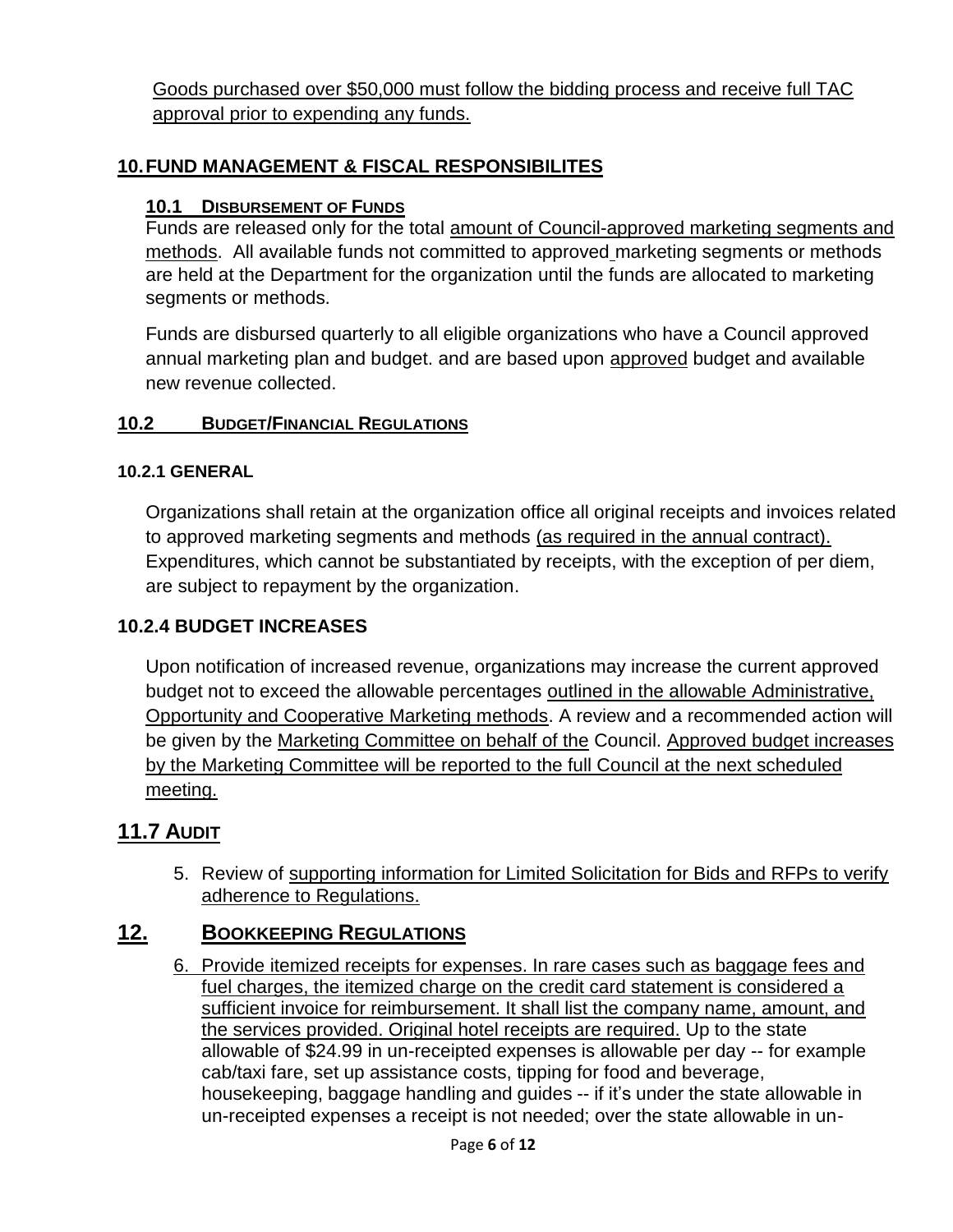receipted expenses requires a receipt. Every un-receipted expense shall be itemized with the amount. Maximum daily amount is subject to change. Please contact Montana Office of Tourism and Business Development for current allowance.

- 8. International travel meals and lodging are reimbursed at full rate with reimbursement in US dollars. Itemized receipts for international travel are required.
- 10.Invoices need to separate out all costs associated with the marketing method including production, placement, shipping costs as examples. For example - you get a request for photos and use Fed Ex to send out. Your Fed Ex expense is not allowable within the approved marketing method because shipping and postage were not requested, however the charges are is eligible under administration or postage.
- 11.Ad agency services provide detail of services provided. If agency is paid hourly provide detail of service provided for work period. If paid by retainer provide list of services provided during the billing period. (this information is also required as part of the evaluation process).

# **13. APPENDIX A – VISITOR INFORMATION CENTERS**

Our purpose is to create a valuable and positive experience for the visitor.

Duties considered part of travel counselor manager/staffing funded with bed tax dollars may include but are not limited to:

- 1. Responding to tourism inquiries in an appropriate manner.
- 2. Compiling, inputting and disseminating data where appropriate regarding information on visitors, calendar of events, local hotels & other tourism businesses.
- 3. Making lists of businesses to contact about tourism concerns.
- 4. Researching information for guests.
- 5. Ordering / storing / stocking brochures and maps from attractions/hotels, etc.
- 6. Maintaining the VIC area.
- 7. Conceiving / developing area wide tours and support materials for same.
- 8. VIC scheduling / payroll.
- 9. Participation in organization-approved hospitality and tourism customer service training and familiarization activities.

VIC staff should be knowledgeable of resources available for sharing and distribution of information relating to travel conditions and activities within their area and the state of Montana.

# **APPENDIX B**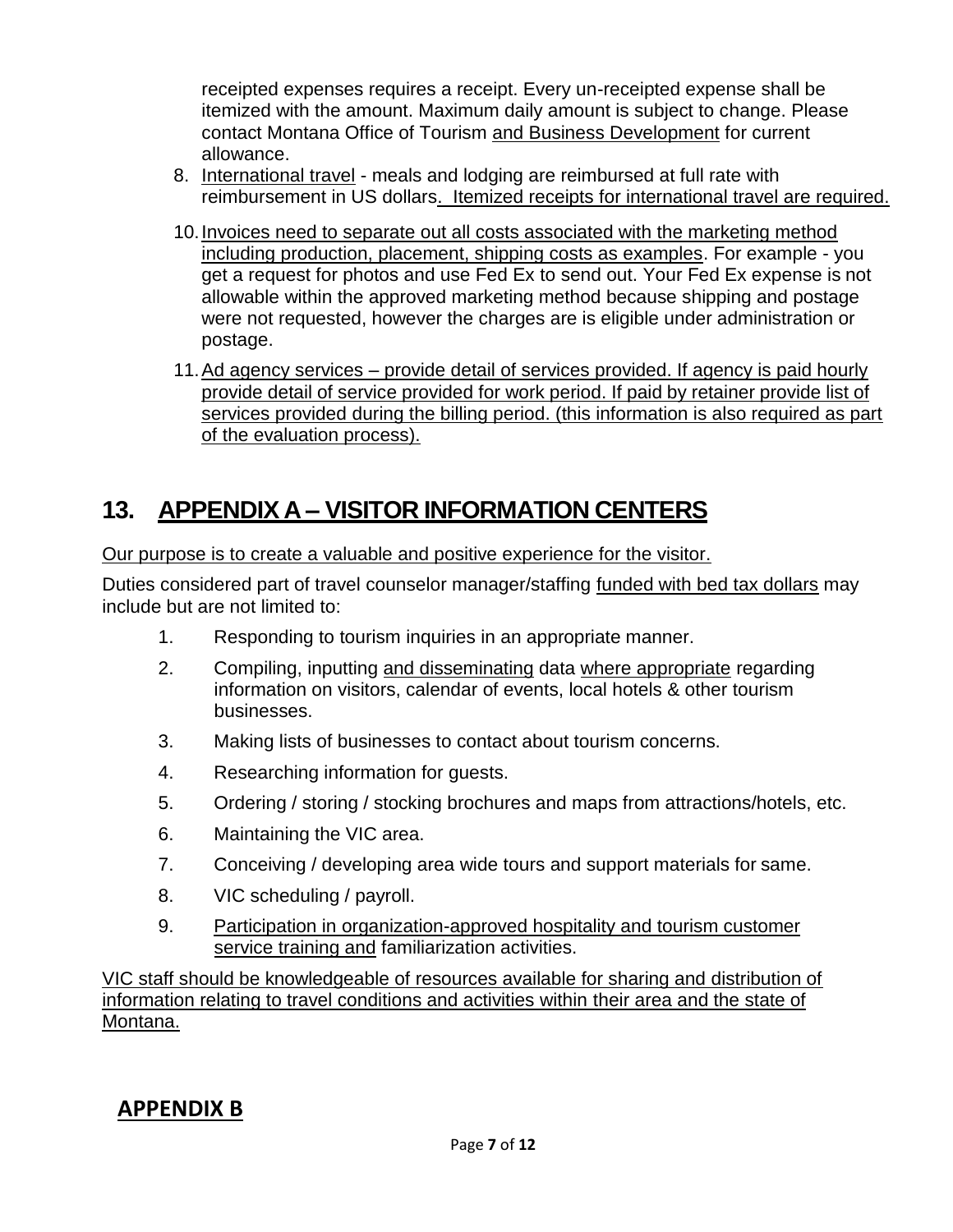### **MARKETING SEGMENT EXAMPLES**

# **14.1 Marketing Segment: Consumer**

**Examples** 

• Print, digital and multi-media marketing

### **14.2 Marketing Segment:Earned Media & Publicity**

Examples:

- PR/Communications Personnel
- Reactive Media
- Proactive Media/FAM Trips

### **14.3 Marketing Segment: Group Marketing**

Group Tours & Meetings and Conventions

### Group Tours & Meetings and Conventions

Examples:

- Web site development/Updates
- Trade Shows
- Media/FAM Trips
- Print, digital and multi-media marketing
- Social media
- Sponsorship

### **14.4 Marketing Segment: Events**

**Examples** 

- Broadcast media
- Print, digital and multi-media marketing
- Social media
- Sponsorship

# **15. APPENDIX C - MARKETING METHOD AND EVALUATION REQUIREMENTS**

*Collaborative Marketing Methods have been moved to the beginning of this section*

- *Opportunity Marketing,*
- *Cooperative Marketing*
- *Joint Ventures*

*All Marketing Methods have the updated evaluation requirement language inserted* Evaluation Requirements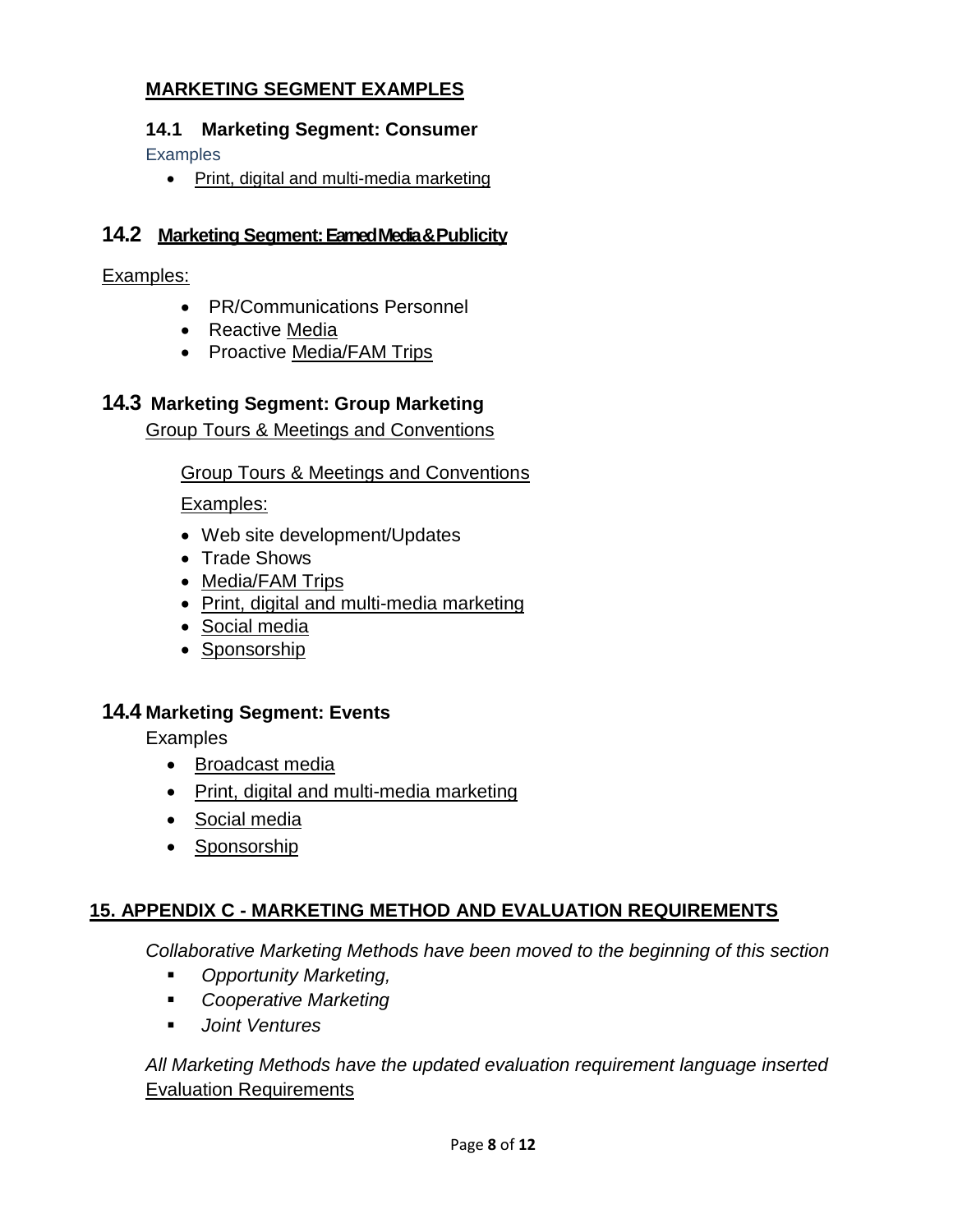1. Assess the results of this method and explain whether you will or will not continue using this marketing method and why.

### **15.2.1 Digital Development (online, website, mobile)**

### Method Requirements

- 1. A minimum of three bids or an agency of record previously selected by the RFP process need to be obtained for digital projects that are over \$25,000 prior to awarding a project to a vendor. In addition to the price quotations, the vendor will be required to provide the Web addresses for at least two other completed projects (this will allow an evaluation of the quality of work to be performed).
- 2. Digital projects that are specific to categories such as film and conventions can list only businesses that service those categories. If a lodging facility fits within these categories and is not listed, the organization shall have documentation that the facility chose not to be listed.
- 3. Since the law states that revenue shall be used for "tourism promotions and promotion of the state as a location for the production of motion pictures and television commercials," Digital projects shall only include activities and services that are beneficial to tourism promotion and film production/promotion as determined by the Marketing Committee. However, membership listings are allowable.

### **15.2.2 Digital Content Marketing Electronic/Digital Material (Digital Newsletters/Online Advertising)**

Examples include:

- Display Advertising visual ads that appear on third party websites
- Social Media Advertising paid and organic
- Search Engine Marketing and Optimization (SEM/SEO) paid/organic keywords
- Native Advertising sponsored content
- Remarketing/Retargeting
- Video Advertising
- Email Marketing
- Database Development and Management

### **15.2.3 Social Media**

### Method Requirements

Social media campaigns must include measurable means to evaluate, including goals based on metrics such as number of followers in audience, engagement (likes, shares, mentions views), impressions, subscribers, readership and unique views.

Examples include:

- Social networking (Facebook, LinkedIn, Google+).
- Microblogging (Twitter, Tumblr).
- Blogging (Organization branded and maintained blog).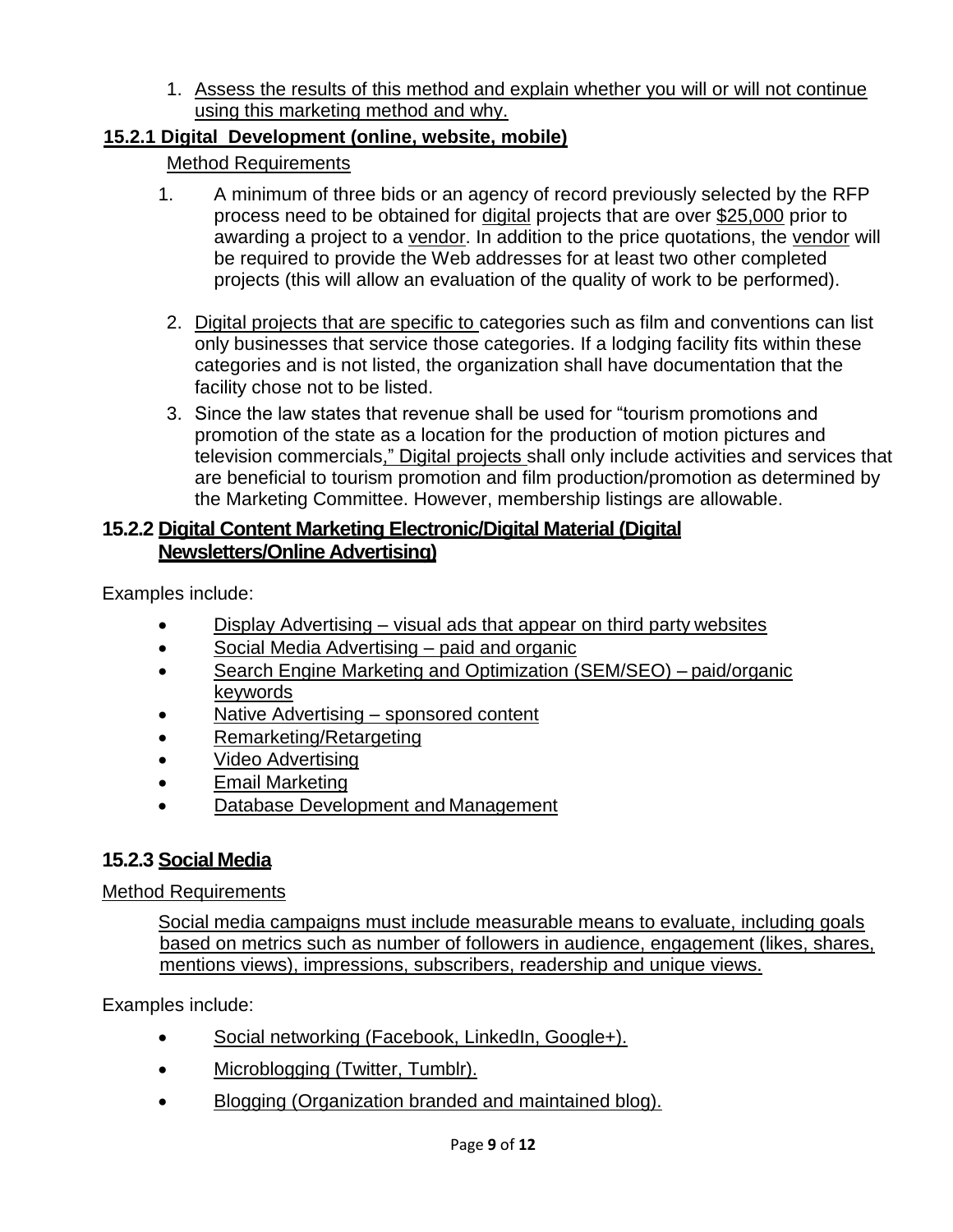- Photo sharing (Instagram, Snapchat, Pinterest).
- Video sharing (YouTube, Facebook Live, Vimeo).

Evaluation Requirements:

- 1. All social media shall be evaluated by the means outlined in the marketing plan.
- 2. How does using the social media channel/site extend your marketing reach?
- 3. Assess the results of this method and explain whether you will or will not continue using this marketing method and why.

### **15.2.4 Film and Television Production andPromotion**

Examples include:

- 1. Film location and production
- 2. Trade shows
- 3. Film and television project development and promotion
- 4. In-film inclusion sponsorship/subsidy

Method Requirements:

- 1. Montana, spelled out in its entirety, shall appear at first glance on all visual media and shall be stated on the sound track.
- 2. Distribution plan shall be included in method.

Evaluation Requirements:

- 1. One copy on file at organization office.
- 2. Film location project description, production company, impact tolocal community, if known.
- 3. Number of attendees at trade show/film promotion event.
- 4. Qualification of contacts by level of interest in Montana, your region or community. Was this a joint venture with Montana Film Office? If so, give a brief summary.
- 5. Viewership and distribution of film project direct and indirectincluding earned ad value, if know.
- 6. Assess the results of this method and explain whether you will or will not continue using this marketing method and why.

# **15.2.14 Portable Media**

Method Requirements:

- 1. Portable Media duplication costs of less than \$5,000 are exempt from bidding requirements.
- 2. Montana, spelled out in its entirety, must appear in the file name of the media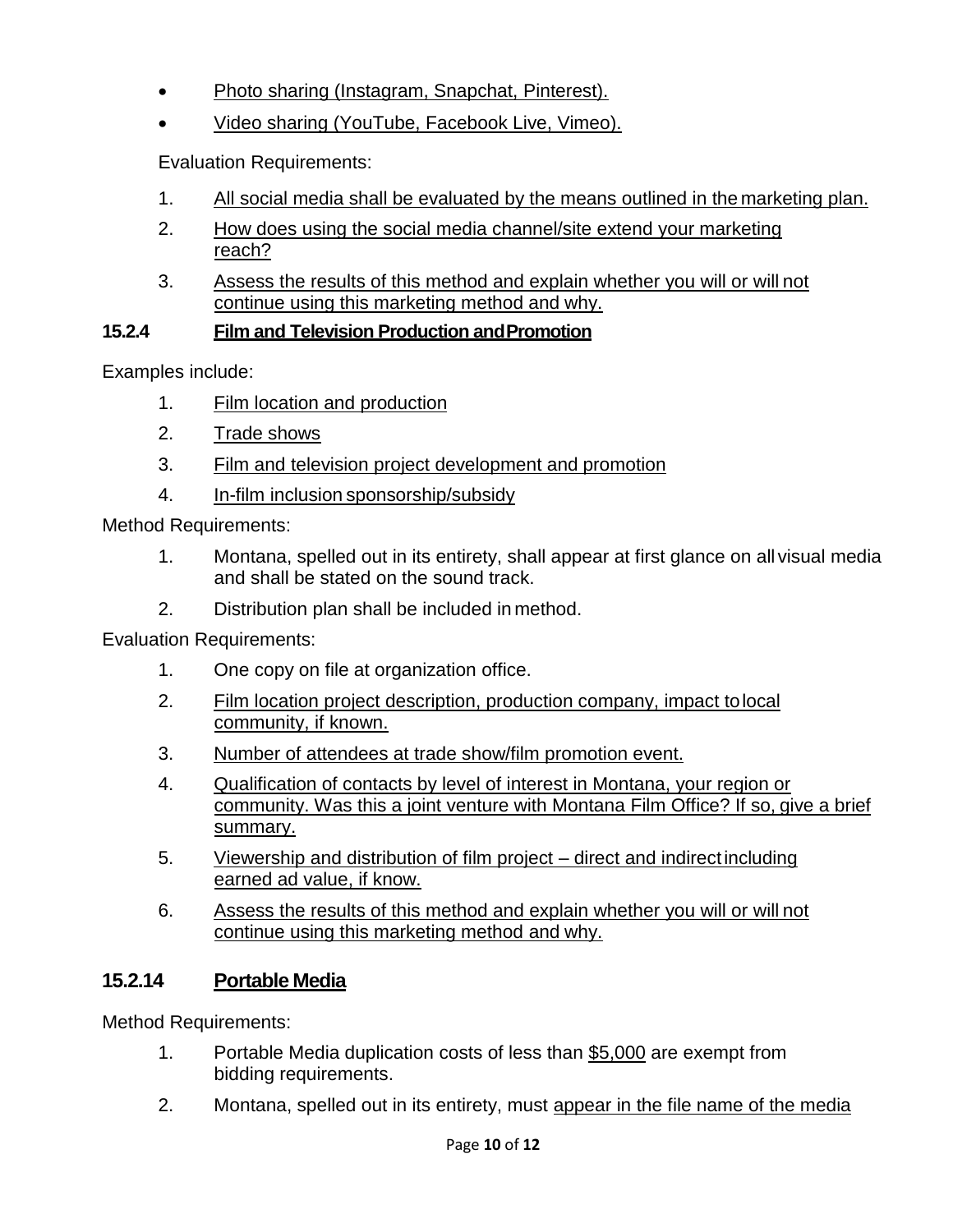device or introductory file of portable media content.

3. Any portable media which contains paid advertising must maintain a ratio of at least 50% or more editorial versus 50% or less advertising. Any revenue earned from ad sales on a lodging use tax funded project must first be applied towards the lodging use tax cost of that project.

Evaluation Requirements:

- 1. One final product of the portable media shall be retained on file at the organization.
- 2. All portable media shall be evaluated by the means outlined in the marketing plan.
- 3. Assess the results of this method and explain whether you will or will not continue using this marketing method and why.

### **15.2.16 Publicity**

### Evaluation Requirements

- 1. List of press releases, pitch sheets and/or samples.
- 2. List of earned media received.
- 3. One final product to be kept on file at the Organization. When possible, include links to online stories, articles and social media posts.
- 4. For reactive press trips provide list of media including the name of media and/or digital influencer, Include the assignment if available.
- 5. Assess the results of this method and explain whether you will or will not continue using this marketing method and why.

### **15.2.17** Publicity/Marketing Personnel

Method Requirements:

- 1. Up to date Job Description.
- 2. If an individual is compensated with lodging facility use tax funding for an administrative position and the publicity/marketing personnel position concurrently:
	- 1. Compensation must be made on an hourly basis for administrative duties and publicity/marketing duties.
	- 2. At the end of each pay period, to the payroll invoice, each organization is required to:
		- Attach a payroll summary showing the breakout of hours worked on administrative tasks versus publicity/marketing tasks during the pay period.
		- Attach a publicity/marketing report which includes the days or date ranges and number of hours worked and duties performed